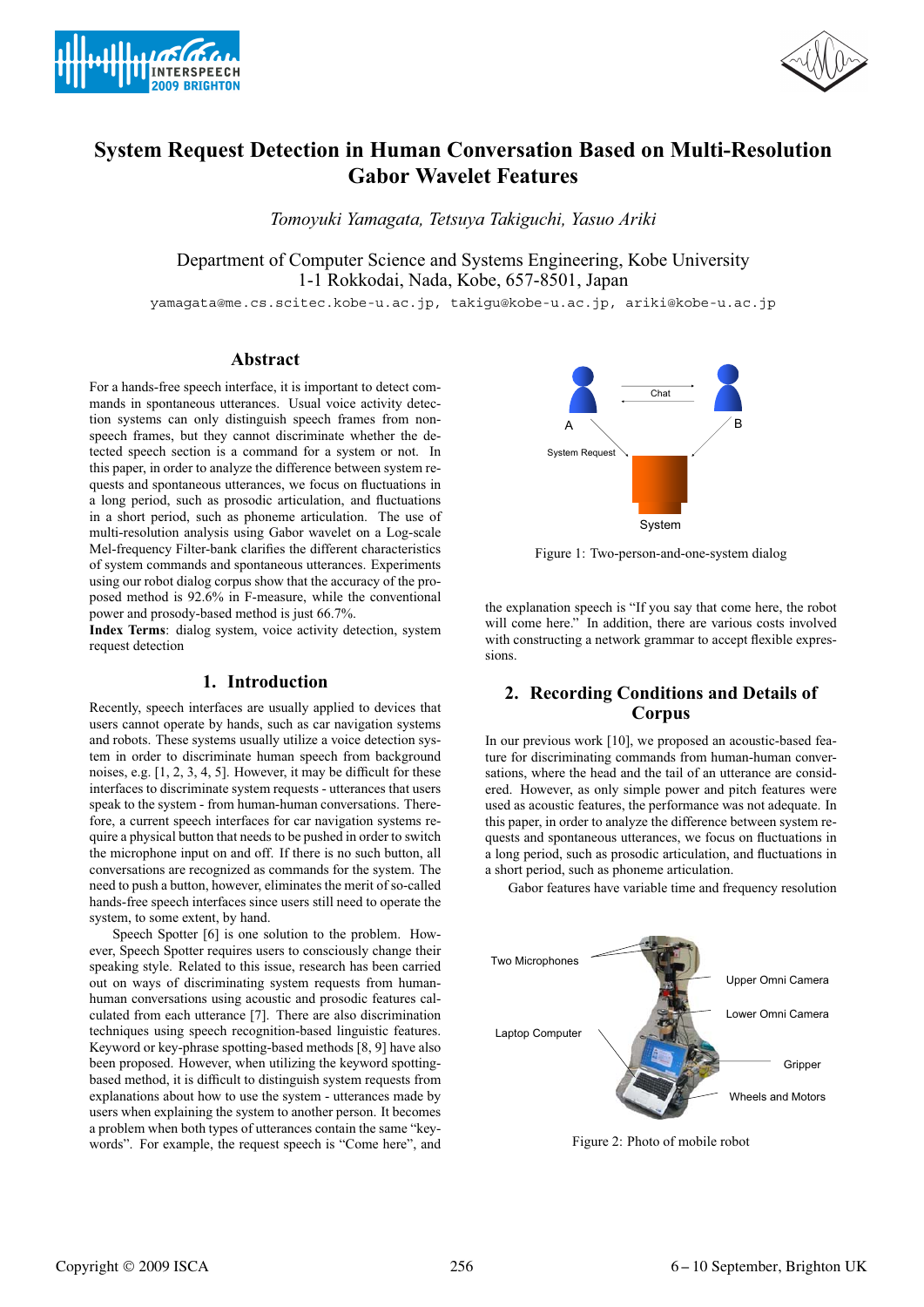| Table 1: Function list of the mobile robot |                                    |  |  |  |
|--------------------------------------------|------------------------------------|--|--|--|
|                                            | Sound source direction             |  |  |  |
|                                            | presumption based on CSP           |  |  |  |
|                                            | Move toward/backward sound source  |  |  |  |
| <b>Functions</b>                           | Obstacle avoidance                 |  |  |  |
|                                            | Put down a bottle with the gripper |  |  |  |
|                                            | Take a face picture                |  |  |  |
| Command examples                           | "Kotchi ni kite."                  |  |  |  |
|                                            | (Come here.)                       |  |  |  |
|                                            | "Mukou e itte"                     |  |  |  |
|                                            | (Go to the other side.)            |  |  |  |
|                                            | "Shashin wo totte."                |  |  |  |
|                                            | (Take my picture.)                 |  |  |  |
|                                            | "Watashi ni tsuite kite."          |  |  |  |
|                                            | (Come with me.)                    |  |  |  |
|                                            | "Bottle wo oite."                  |  |  |  |
|                                            | (Put down the bottle.)             |  |  |  |

Table 2: The number of utterances and system requests

| Total utterances | System requests |  |
|------------------|-----------------|--|
| 1.024            | -10             |  |

Table 3: Prosodic features used in a baseline

|  |  | Power $\parallel$ Ave. $\parallel$ S.D. $\parallel$ Max. $\parallel$ Max. $\sim$ Min. |
|--|--|---------------------------------------------------------------------------------------|
|  |  | Pitch Ave. S.D. Max. Max. $-Min$ .                                                    |
|  |  |                                                                                       |

Ave.: Average

S.D.: Standard deviation

and have been used as speech features in speech recognition systems [11, 12, 13]. In this paper, we describe an advanced method of discrimination using only acoustic features based on multi-resolution analysis using Gabor wavelet on a Log-scale Mel-frequency Filter-bank. The detailed acoustic and prosodic analysis improve the system request detection accuracy significantly.

The corpus for evaluation was recorded under these conditions: two people (speakers) and a system are located in the same place, as shown in Figure 1. The two people talk to each other and sometimes make requests to the system. This situation is quite common: for example, two people talking in a car and also operating a speech-activated car navigation. In this paper, we used a mobile robot as the system, because recording in a real car causes noise problems. Our task was to detect system requests from among various spontaneous human utterances.

A photo of the robot is shown in Figure 2. It is equipped with two microphones (different from recording microphones), two omni cameras (upper view and lower view), a laptop computer to control the system, a gripper to hold and put a bottle down, wheels and motors (advancement, retreat, rotation). The functions of the robot are summarized in Table 1. In general, the robot is operated by speaking commands a few meters away from it.

The recording microphones were attached to the chest of each speaker. Three 30-minute recording sessions were held, where utterances were recognized using an automatic speech recognition system, and the mobile robot was also working. The



Figure 3: Multi-resolution feature extraction for each FBANK dimension



Figure 4: Gabor mother wavelet

total number of speakers was two. We did not show them the list of commands that the robot can accept. One reason we did it this way is to increase the variation of system request commands. The other reason is that we are going to develop speech interfaces that accept not only specific commands but also various expressions. Therefore, the speakers could give commands that might be acceptable to the robot. We labeled those utterances as system requests manually.

Table 2 shows the results of cutting out utterances from the record using power and zero-crossing. The experiments in this paper are performed using 10-fold cross-validation.

#### **3. Previous Feature Extraction Method**

In previous research, it was found that the difference between commands and human-human conversations appears in the power and the pitch of the utterance [7]. Therefore, we detected utterance sections using power and zero-crossing, and then calculated the 8 dimensional features shown in Table 3 for each utterance as the baseline. The power was computed by Root Mean Square (RMS). The pitch was calculated by LPC residual correlation.

#### **4. Multi-Resolution Features**

The prosodic features described in Section 3 are obtained from raw waveforms. However, it is difficult to say that these features are clearly focusing on speech components. In order to extract the difference between commands and human-human conversations more precisely, we propose a multi-resolution analysis using Gabor wavelet transform based on a Log-scale Mel-frequency Filter-bank (FBANK). In our method, a onedimensional wavelet transform is applied to the FBANK feature in order to analyze the utterance-based acoustic fluctuation.

Figure 3 shows the flow of our feature extraction. For each dimension of FBANK features, we perform a multi-resolution one-dimensional Gabor wavelet transform. The equation for the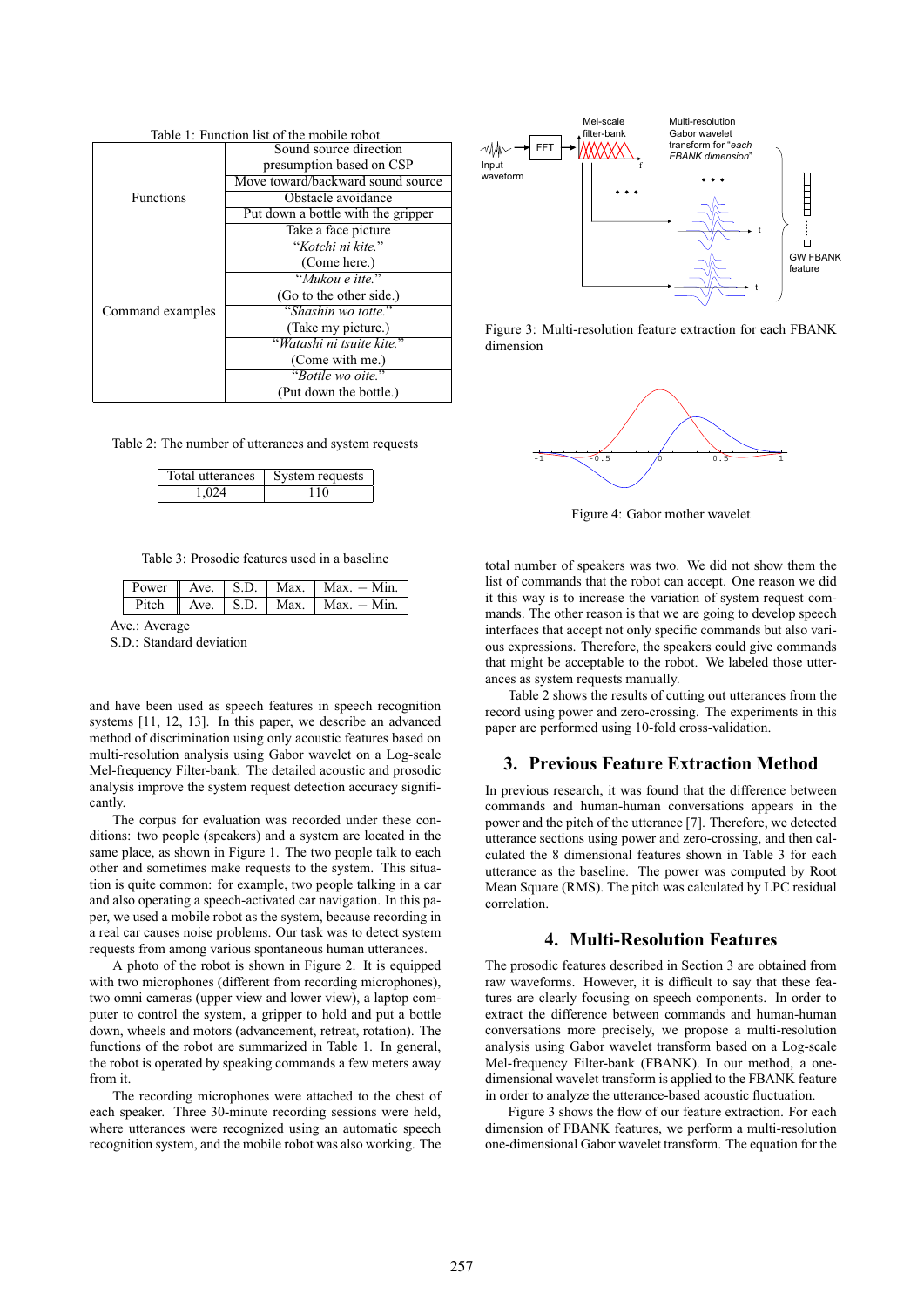

Figure 5: Flowchart of calculating multi-resolution features



Figure 6: System overview

Gabor mother wavelet used in this paper is shown in below:

$$
\Phi(t) = \frac{1}{\sqrt{2\pi}\sigma} exp(-\frac{t^2}{\sigma^2}) exp(j2\pi ft)
$$
 (1)

and the waveform is shown in Figure 4. The red line shows the real part of Gabor wavelet, and the blue line shows the imaginary part. As the imaginary part is an odd function, the transform works like differential calculus. In this paper, the real part and the imaginary part are used independently as multiresolution features.

In order to deal with fluctuation of each FBANK dimension in various length windows, the  $\sigma$  Gaussian window length is changed for the 8 levels from 512 to 45 [ms] scaled by  $1/\sqrt{2}$ , and the  $1/f$  period is also changed for the 8 levels from 1,024 to 90 [ms] by  $1/\sqrt{2}$ . A sample transform result is shown in Figure 5 (imaginary part). The coefficients for the real part and imaginary part are independently summed up for all  $t$  in each dimension, and those are used as multi-resolution features in this paper.

#### **5. Experiments**

The overview of our system request detection system is shown in Figure 6. The experiments are performed for each baseline and proposed feature in order to compare the accuracy of the features. The baseline features are obtained from the input waveform using the method described in Section 3. The 24 dimension FBANK features and the energy are obtained from the "Acoustic features calculator". Since the total number of acoustic feature (FBANK) dimensions is 25, the total number of dimensions of multi-resolution features is 200 (25  $\times$  8 levels). The features obtained from each utterance are classified by

Table 4: Experiment results of 10-fold cross-validation for system request discrimination

|                       | Precision | Recall | F-measure |
|-----------------------|-----------|--------|-----------|
| <b>Baseline</b>       | 0.584     | 0.806  | 0.667     |
| Filter-bank           | 0.719     | 0.909  | 0.803     |
| Filter-bank + Delta   | 0.864     | 0.882  | 0.874     |
| $Filter-bank + Delta$ |           |        |           |
| (Multi-Resolution)    | 0.909     | 0.909  | 0.909     |
| Gabor Wavelet Re.     | 0.906     | 0.873  | 0.889     |
| Gabor Wavelet Img.    | 0.933     | 0.891  | 0.912     |
| Gabor Wavelet         |           |        |           |
| $Re. + Img.$          | 0.943     | 0.909  | 0.926     |

Support Vector Machines. We used SV M*light* for the Support Vector Machine with the RBF (Gaussian) kernel.

Table 4 and Figure 7 show the experiment results of 10-fold cross-validation for the corpus as shown in Table 2. The experiment results show the cases in which the F-measure - the harmonic average of precision and recall obtained from the equation as below - became the maximum value.

$$
F = \frac{2 \times Precision \times Recall}{Precision + Recall}
$$
 (2)

As shown in Figure 7, while the accuracy of conventional prosodic features (baseline) is 66.7 in F-measure, the acoustic features on the Log-scale Mel-frequency Filter-bank (25 dimension FBANK) are 80.3. The accuracy of the acoustic features itself is quite high; however, performing multi-resolution Gabor wavelet analysis (Gabor) improves the accuracy to 92.6 without any features combination.

In Figure 7, we compare the result to our previous work [10]. In [10], we focus on the different characteristics of commands and human-human conversations which usually appear on the head and the tail of the utterance, and the prosody features are calculated from three sections (the head, tail, and middle sections of the utterance). Also, our previous paper has described that considering the alternation of speakers using two channel microphones (turn-taking parameters) improved the performance. As shown in Figure 7, compared with the result of our previous work [10], our new method improves the accuracy from 85.1 to 92.6.

In Figure 7, we also compare the results for static FBANK features to delta FBANK features and multi-resolution delta performance. The delta FBANK uses  $\pm 3$  frames. The multi-